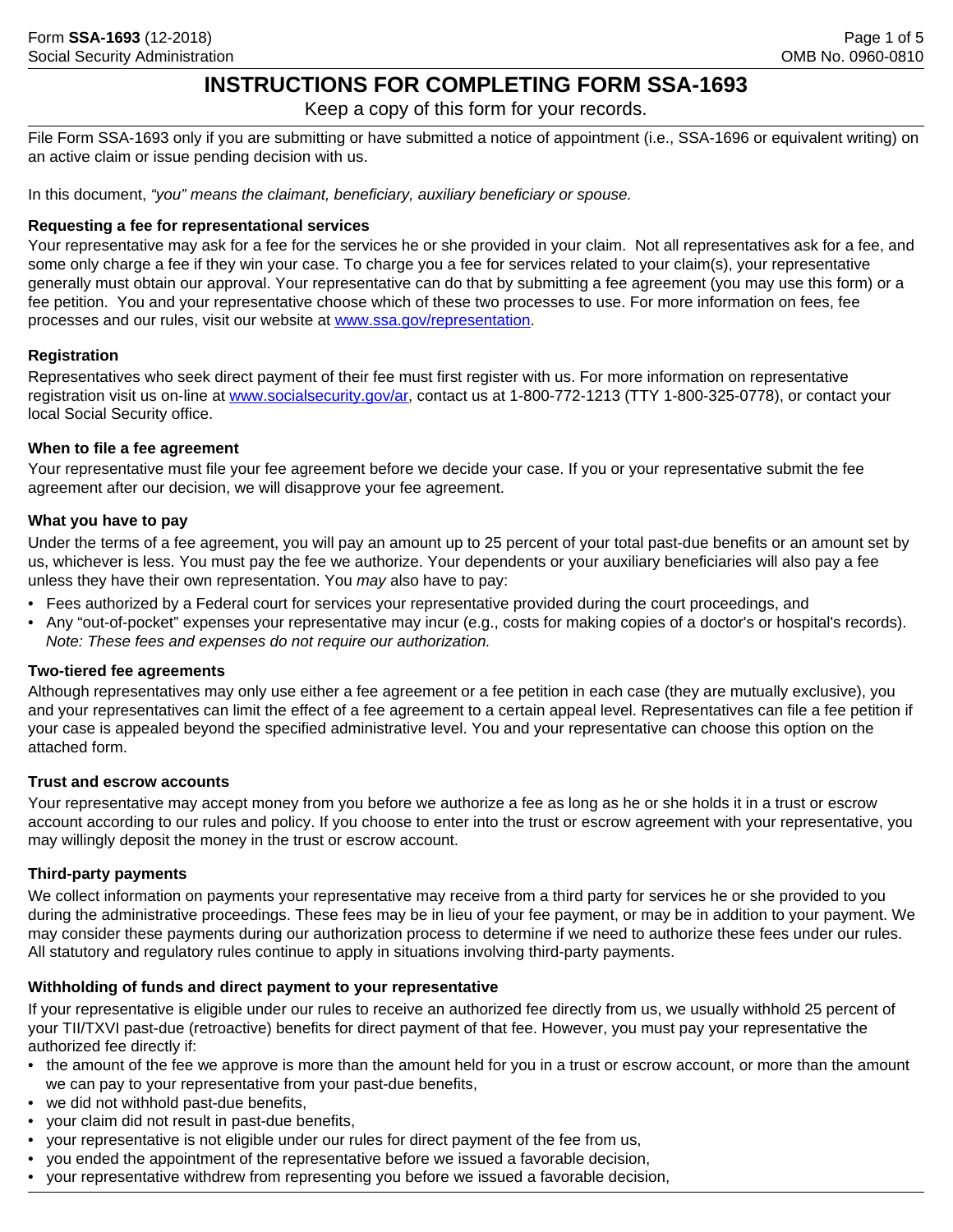- we withheld but later released your past-due benefits to you because your representative did not:
	- ask for our approval of a fee until 60 days after the date of your notice of award, or
		- timely tell us that he or she planned to ask for a fee

#### **Signatures**

You and your representative must sign and date this form. If you are appointing multiple representatives, all of your representatives who intend to seek a fee for services provided on your claim must sign on a single fee agreement for the fee agreement to be approved. They may use the last page for this purpose.

#### **Privacy Act Statement - Collection and Use of Personal Information**

Sections 206 and 1631(d) of the Social Security Act, as amended, allow us to collect this information. Furnishing us this information is voluntary. However, failing to provide all or part of the information may affect the amount of fees authorized for services rendered before us.

We will use the information to authorize fees for services rendered to the claimant named on the form. We may also share the information for the following purposes, called routine uses:

- To a claimant's representative to the extent necessary to dispose of a fee petition or fee agreement; except for pre-decisional deliberative documents, such as analyses and recommendations prepared for the decision-maker;
- To contractors and other Federal agencies, as necessary, for the purpose of assisting the Social Security Administration in the efficient administration of its programs; and
- To the Internal Revenue Service and to State and local government tax agencies in response to inquiries regarding receipt of fees we paid directly starting in calendar year 2007.

In addition, we may share this information in accordance with the Privacy Act and other Federal laws. For example, where authorized, we may use and disclose this information in computer matching programs, in which our records are compared with other records to establish or verify a person's eligibility for Federal benefit programs and for repayment of incorrect or delinquent debts under these programs.

A list of additional routine uses is available in our Privacy Act System of Records Notices (SORN) 60-0003, entitled Attorney Fee File, as published in the Federal Register (FR) on January 11, 2006, at 71 FR 1803; 60-0089, entitled Claims Folders Systems, as published in the FR on April 1, 2003, at 68 FR 15784; and 60-0325, entitled Appointed Representative File, as published in the FR on October 8, 2009, at 74 FR 51940. Additional information and a full listing of all our SORNs are available on our website at www.ssa.gov/privacy.

## **Paperwork Reduction Act Statement**

This information collection meets the clearance requirements of 44 U.S.C. § 3507, as amended by Section 2 of the Paperwork Reduction Act of 1995. You do not need to answer these questions unless we display a valid Office of Management and Budget (OMB) control number. We estimate that it will take about 7 minutes to read the instructions, gather the facts, and answer the questions. You may send us comments on our time estimate to: **SSA, 6401 Security Boulevard, Baltimore, MD 21235-6401**. Send only comments relating to our time estimate to this address, not the completed form.

#### **References**

- 18 U.S.C. §§ 203, 205, and 207,
- 26 U.S.C. §§ 6041 and 6045(f)
- 42 U.S.C. §§ 406(a), 1320a-6, and 1383(d)2)
- 20 CFR §§ 404.1700 et. seq. and 416.1500 et. seq.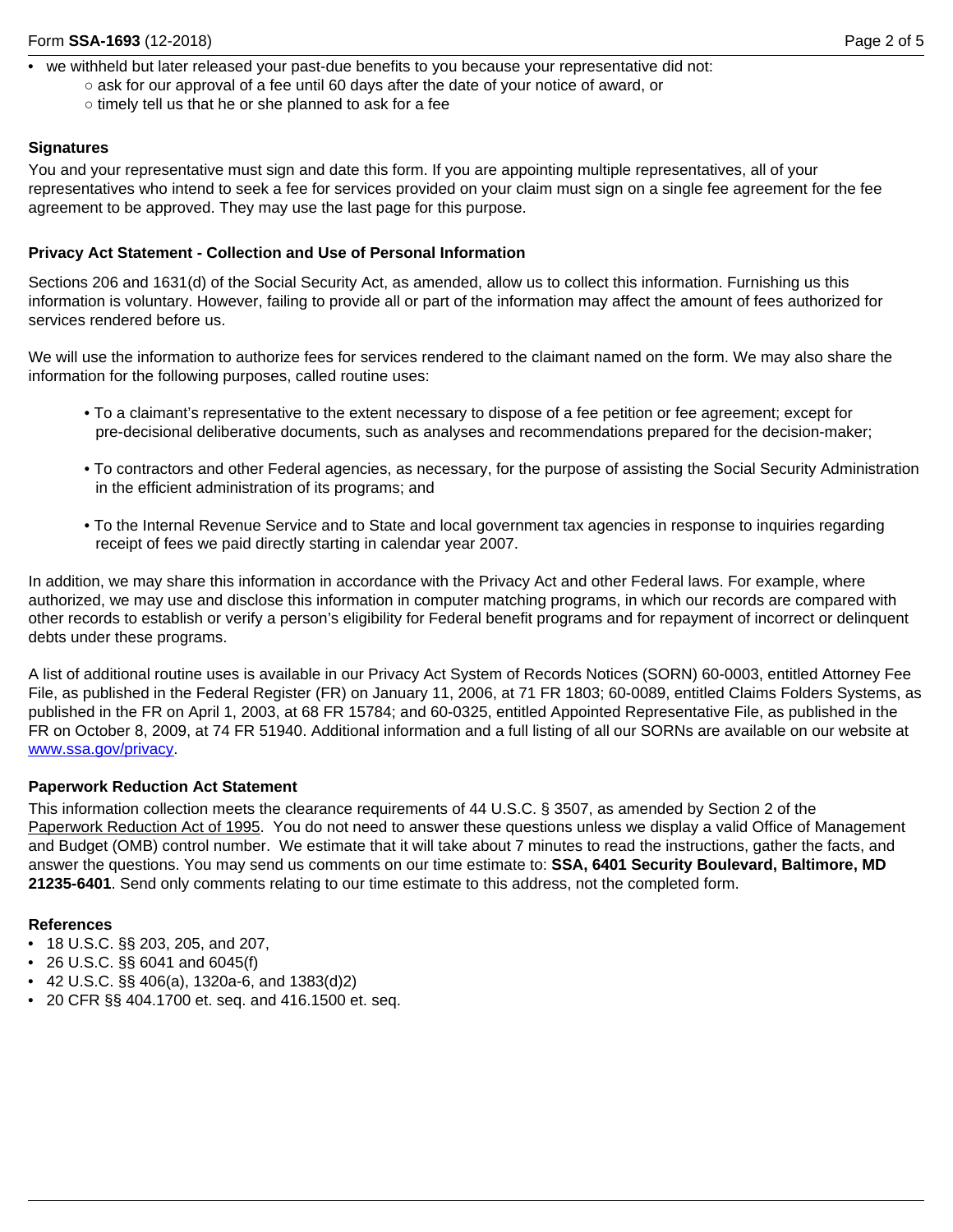# **Fee Agreement for Representation Before the Social Security Administration**

# **General Information**

You **may** use this form to file an agreement between you and your representative(s) to seek our authorization of the fee for services your representative(s) will provide before us. Section 206 of the Social Security Act limits the fee we authorize under a fee agreement to 25 percent of your past-due (retroactive) benefits or a maximum dollar amount we set, whichever is less. As of 2018, the maximum is \$6000. Your dependents or auxiliary beneficiaries who do not have their own representation will also be liable for a fee. This form does not limit you and your representative(s) from agreeing to any additional terms unrelated to the fee. Requesting, receiving, or keeping a fee in excess of the legal limit or in excess of what we authorize is unlawful and may lead to sanctions for your representative(s).

|                                          |                |                     |  | <b>Representative's Information</b>      |                     |              |                        |  |  |  |  |  |  |
|------------------------------------------|----------------|---------------------|--|------------------------------------------|---------------------|--------------|------------------------|--|--|--|--|--|--|
| <b>Representative's Rep ID</b>           |                |                     |  |                                          |                     |              |                        |  |  |  |  |  |  |
|                                          |                |                     |  |                                          |                     |              |                        |  |  |  |  |  |  |
| <b>First Name</b>                        |                |                     |  | <b>Initial</b>                           | <b>Last Name</b>    |              |                        |  |  |  |  |  |  |
| <b>Representative's Mailing Address</b>  |                |                     |  |                                          |                     |              |                        |  |  |  |  |  |  |
| <b>City</b>                              |                |                     |  |                                          |                     | <b>State</b> | <b>ZIP/Postal Code</b> |  |  |  |  |  |  |
| <b>Representative's Phone Number</b>     |                |                     |  | <b>Alternate Phone Number (Optional)</b> |                     |              |                        |  |  |  |  |  |  |
| Country/Area Code                        |                | <b>Phone Number</b> |  | Country/Area Code                        |                     |              | <b>Phone Number</b>    |  |  |  |  |  |  |
|                                          |                |                     |  | <b>Claimant's Information</b>            |                     |              |                        |  |  |  |  |  |  |
| <b>Claimant's Social Security Number</b> |                |                     |  |                                          |                     |              |                        |  |  |  |  |  |  |
| ш.                                       | $\blacksquare$ |                     |  |                                          |                     |              |                        |  |  |  |  |  |  |
| <b>First Name</b>                        |                |                     |  |                                          | Initial   Last Name |              |                        |  |  |  |  |  |  |
| <b>Claimant's Mailing Address</b>        |                |                     |  |                                          |                     |              |                        |  |  |  |  |  |  |

| City                           |                     | <b>State</b>      | <b>ZIP/Postal Code</b>                   |  |  |  |  |  |  |  |
|--------------------------------|---------------------|-------------------|------------------------------------------|--|--|--|--|--|--|--|
|                                |                     |                   |                                          |  |  |  |  |  |  |  |
| <b>Claimant's Phone Number</b> |                     |                   | <b>Alternate Phone Number (Optional)</b> |  |  |  |  |  |  |  |
| Country/Area Code              | <b>Phone Number</b> | Country/Area Code | <b>Phone Number</b>                      |  |  |  |  |  |  |  |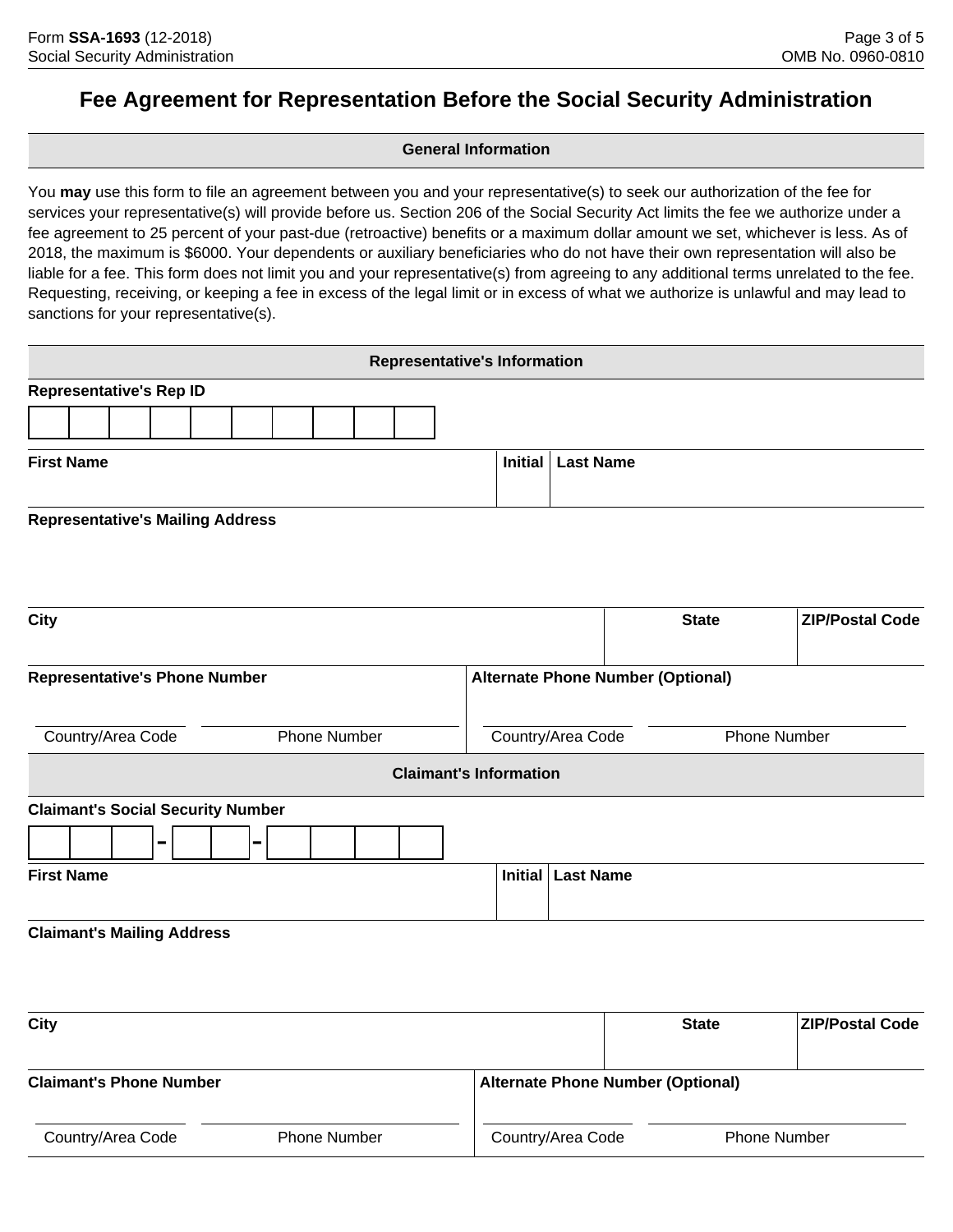| Form SSA-1693 (12-2018)                                                                                                                                                                                                                                                                                                                                                                                                                                                                                                                                                                                                                                                                                                                                                                                                                                                                                                                                                                                                                           |                                                                                                             |  |  |  |  |  |                                                      |  |                                 |  |  |      |  |  |  |                                                         |  |                     |  | Page 4 of 5 |  |
|---------------------------------------------------------------------------------------------------------------------------------------------------------------------------------------------------------------------------------------------------------------------------------------------------------------------------------------------------------------------------------------------------------------------------------------------------------------------------------------------------------------------------------------------------------------------------------------------------------------------------------------------------------------------------------------------------------------------------------------------------------------------------------------------------------------------------------------------------------------------------------------------------------------------------------------------------------------------------------------------------------------------------------------------------|-------------------------------------------------------------------------------------------------------------|--|--|--|--|--|------------------------------------------------------|--|---------------------------------|--|--|------|--|--|--|---------------------------------------------------------|--|---------------------|--|-------------|--|
|                                                                                                                                                                                                                                                                                                                                                                                                                                                                                                                                                                                                                                                                                                                                                                                                                                                                                                                                                                                                                                                   |                                                                                                             |  |  |  |  |  | Principal Appointed Representative's Rep ID          |  |                                 |  |  |      |  |  |  |                                                         |  |                     |  |             |  |
|                                                                                                                                                                                                                                                                                                                                                                                                                                                                                                                                                                                                                                                                                                                                                                                                                                                                                                                                                                                                                                                   | Ē                                                                                                           |  |  |  |  |  |                                                      |  |                                 |  |  |      |  |  |  |                                                         |  |                     |  |             |  |
|                                                                                                                                                                                                                                                                                                                                                                                                                                                                                                                                                                                                                                                                                                                                                                                                                                                                                                                                                                                                                                                   |                                                                                                             |  |  |  |  |  |                                                      |  | <b>Standard Fee Agreement</b>   |  |  |      |  |  |  |                                                         |  |                     |  |             |  |
| If SSA favorably decides my claim(s) and the decision results in past-due (retroactive) benefits, I agree to pay my<br>representative(s) a fee that does not exceed the lesser of 25 percent of my past-due benefits or the maximum dollar amount<br>allowed under the Social Security Act Section 206(a)(2), or such higher amount set by the Commissioner of Social Security based<br>on the date Social Security Administration (SSA) authorizes my representative's fee.                                                                                                                                                                                                                                                                                                                                                                                                                                                                                                                                                                      |                                                                                                             |  |  |  |  |  |                                                      |  |                                 |  |  |      |  |  |  |                                                         |  |                     |  |             |  |
| Choose One:                                                                                                                                                                                                                                                                                                                                                                                                                                                                                                                                                                                                                                                                                                                                                                                                                                                                                                                                                                                                                                       |                                                                                                             |  |  |  |  |  |                                                      |  |                                 |  |  |      |  |  |  |                                                         |  |                     |  |             |  |
|                                                                                                                                                                                                                                                                                                                                                                                                                                                                                                                                                                                                                                                                                                                                                                                                                                                                                                                                                                                                                                                   | I agree to pay the maximum fee as stated in the preceding paragraph. (\$6000 as of 2018).                   |  |  |  |  |  |                                                      |  |                                 |  |  |      |  |  |  |                                                         |  |                     |  |             |  |
| I agree to pay less than the maximum \$<br>%.<br>or                                                                                                                                                                                                                                                                                                                                                                                                                                                                                                                                                                                                                                                                                                                                                                                                                                                                                                                                                                                               |                                                                                                             |  |  |  |  |  |                                                      |  |                                 |  |  |      |  |  |  |                                                         |  |                     |  |             |  |
| Read and acknowledge the following:<br>I understand that I, my eligible spouse, any affected auxiliary beneficiary, my representative or the decision maker<br>have the right to protest the fee authorized under this fee agreement, in writing, within 15 days from the authorization.<br>I understand that my representative may still request a fee even if my case does not result in past-due benefits, or the decision is<br>not favorable. If the fee agreement cannot be approved because there are no past-due benefits or for other reasons, my<br>representative may file a fee petition to request that SSA authorize a fee. I also understand that if there are no past-due benefits<br>withheld, if not enough past-due benefits are withheld, or if my representative is not eligible for direct payment by SSA, I will be<br>responsible to pay the authorized fee to my representative(s) directly. SSA does not authorize out-of-pocket costs and expenses<br>for which I am responsible to pay directly to my representative. |                                                                                                             |  |  |  |  |  |                                                      |  |                                 |  |  |      |  |  |  |                                                         |  |                     |  |             |  |
|                                                                                                                                                                                                                                                                                                                                                                                                                                                                                                                                                                                                                                                                                                                                                                                                                                                                                                                                                                                                                                                   |                                                                                                             |  |  |  |  |  |                                                      |  |                                 |  |  |      |  |  |  |                                                         |  | Claimant's Initials |  |             |  |
|                                                                                                                                                                                                                                                                                                                                                                                                                                                                                                                                                                                                                                                                                                                                                                                                                                                                                                                                                                                                                                                   |                                                                                                             |  |  |  |  |  |                                                      |  | <b>Two-Tiered Fee Agreement</b> |  |  |      |  |  |  |                                                         |  |                     |  |             |  |
| If SSA favorably decides my claim(s) above the<br>representative(s) may seek a higher fee by filing a fee petition. SSA must authorize this fee.                                                                                                                                                                                                                                                                                                                                                                                                                                                                                                                                                                                                                                                                                                                                                                                                                                                                                                  |                                                                                                             |  |  |  |  |  |                                                      |  |                                 |  |  |      |  |  |  | administrative level, this fee agreement is void and my |  |                     |  |             |  |
|                                                                                                                                                                                                                                                                                                                                                                                                                                                                                                                                                                                                                                                                                                                                                                                                                                                                                                                                                                                                                                                   |                                                                                                             |  |  |  |  |  | <b>Escrow/Trust Accounts or Third-party Payments</b> |  |                                 |  |  |      |  |  |  |                                                         |  |                     |  |             |  |
|                                                                                                                                                                                                                                                                                                                                                                                                                                                                                                                                                                                                                                                                                                                                                                                                                                                                                                                                                                                                                                                   | With my consent my representative(s) has/have or will establish an escrow/trust account in the amount of \$ |  |  |  |  |  |                                                      |  |                                 |  |  |      |  |  |  |                                                         |  |                     |  |             |  |
|                                                                                                                                                                                                                                                                                                                                                                                                                                                                                                                                                                                                                                                                                                                                                                                                                                                                                                                                                                                                                                                   | My representative will receive a fee from another party (e.g., state, county, private entity) for $$$       |  |  |  |  |  |                                                      |  |                                 |  |  |      |  |  |  |                                                         |  |                     |  |             |  |
|                                                                                                                                                                                                                                                                                                                                                                                                                                                                                                                                                                                                                                                                                                                                                                                                                                                                                                                                                                                                                                                   | and I will have no financial responsibility to pay any fee, unless SSA authorizes the total fee.            |  |  |  |  |  |                                                      |  |                                 |  |  |      |  |  |  |                                                         |  |                     |  |             |  |
|                                                                                                                                                                                                                                                                                                                                                                                                                                                                                                                                                                                                                                                                                                                                                                                                                                                                                                                                                                                                                                                   |                                                                                                             |  |  |  |  |  | <b>Claimant and Representative Signatures</b>        |  |                                 |  |  |      |  |  |  |                                                         |  |                     |  |             |  |
| Only representatives who have been properly appointed can be authorized to receive a fee. The claimant and any appointed<br>representative not waiving a fee are each required to sign this fee agreement.                                                                                                                                                                                                                                                                                                                                                                                                                                                                                                                                                                                                                                                                                                                                                                                                                                        |                                                                                                             |  |  |  |  |  |                                                      |  |                                 |  |  |      |  |  |  |                                                         |  |                     |  |             |  |
| Claimant's Signature                                                                                                                                                                                                                                                                                                                                                                                                                                                                                                                                                                                                                                                                                                                                                                                                                                                                                                                                                                                                                              |                                                                                                             |  |  |  |  |  |                                                      |  |                                 |  |  | Date |  |  |  |                                                         |  |                     |  |             |  |
| Principal Representative's Signature                                                                                                                                                                                                                                                                                                                                                                                                                                                                                                                                                                                                                                                                                                                                                                                                                                                                                                                                                                                                              |                                                                                                             |  |  |  |  |  |                                                      |  |                                 |  |  | Date |  |  |  |                                                         |  |                     |  |             |  |